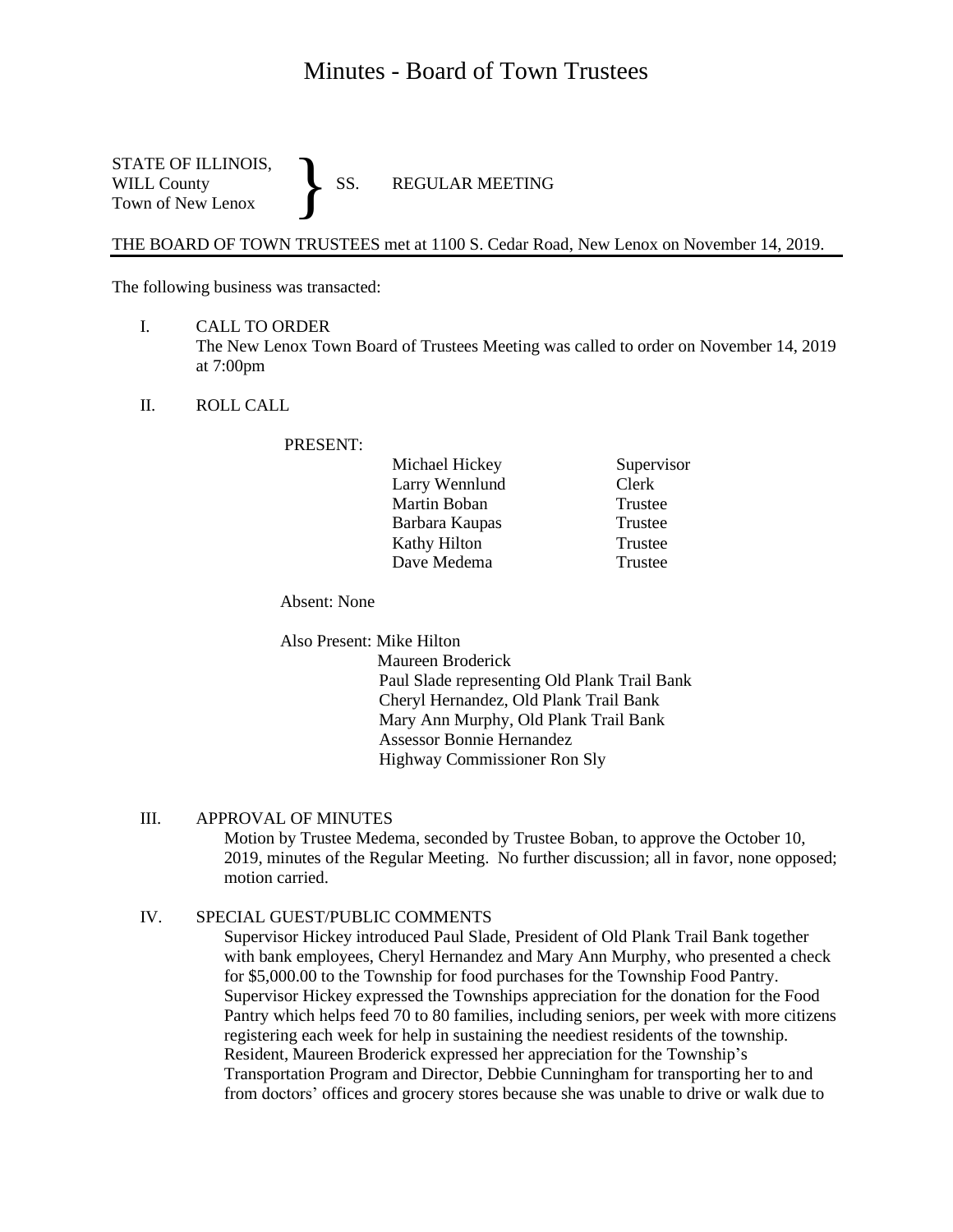foot surgeries. Supervisor Hickey stated that the Township transports 600 to 800 citizens per month who are otherwise unable drive or otherwise get to needed medical services and food supplies.

## V. BOARD ACTION ITEMS

Supervisor Hickey discussed the Township's levy for the current year based on the total value of existing real property and the estimated value of new improved real estate in the Township. The estimated total equalized assessed value for 2019 will be \$1,657,267,805. After the allowance for exemptions, a maximum increase of 1.9%.on which a maximum tax increase on existing property would be \$24,383. The maximum estimated increase in the levy on existing plus newly improved real estate would be the amount of \$45,436 for a total levy in the amount of \$1,328,756. That would be a total maximum increase of 3.54% over the previous year's levy. At this time all amounts are estimated and will not be determined until final figures are based on the townships estimated financial needs set forth in the 2020-2021 budget.

Supervisor Hickey introduced RESOLUTION 2019-03 which authorized the abatement of Taxes Levied for the year 2019 pursuant to ORDINANCE 2004-04 which was for a levy sufficient to produce the annual bond payment for the cost of the Townships Senior Living Center which produces the amount of revenue to pay the annual bond payment due therefore. A motion was the made by Trustee Hilton, seconded by Trustee Kaupas to adopt Resolution 2019-03 which was unanimously adopted with none voting against.

Supervisor Hickey asked for a motion to adopt changes in the Township's Transportation policies with respect to the Townships services area and hours of operation. From now on transportation services will be provided to Township residents to destinations within the Township boundaries Monday through Friday from 7:00am to 4:30pm. Trips for New Lenox Township residents ages 22 and older with no other reasonable alternative available and for developmentally disabled New Lenox Township residents, may be scheduled Monday through Friday for medical and physical therapy or employment reasons. Transportation beyond New Lenox Township boundaries is limited to Joliet Township east of the Des Plaines River and Frankfort Township. All transportation services are limited to the availability of drivers and vehicles. A motion to adopt these changes to the Transportation policy was made by Trustee Medema and seconded by Trustee Hilton and upon a vote was unanimously adopted

# VI TRUSTEE REPORTS

Trustee Boban reports that used electronics collections continue on the  $2<sup>nd</sup>$  and  $4<sup>th</sup>$ Wednesday of each month from 5-7 PM. Trustee Boban also reports that the Transition Program has several new students in this successful program working 2 to 3 hours on Fridays delivering pantry food items to seniors. Trustee Boban also stated that he is working on a new veteran's story to be featured based on a local veteran resident, Bud Vancina. Trustee Boban announced that the law regarding the legalization of recreational marijuana may be allowed in townships unless the Township prohibits the same which is what he recommends for New Lenox Township.

Trustee Hilton states that she has been working with the Transportation service employees to develop policies regarding fee increases and other services provided by the Township. Trustee Hilton also asks the other Board members for input regarding the extent of transporting elderly and disabled residents beyond township boundaries and